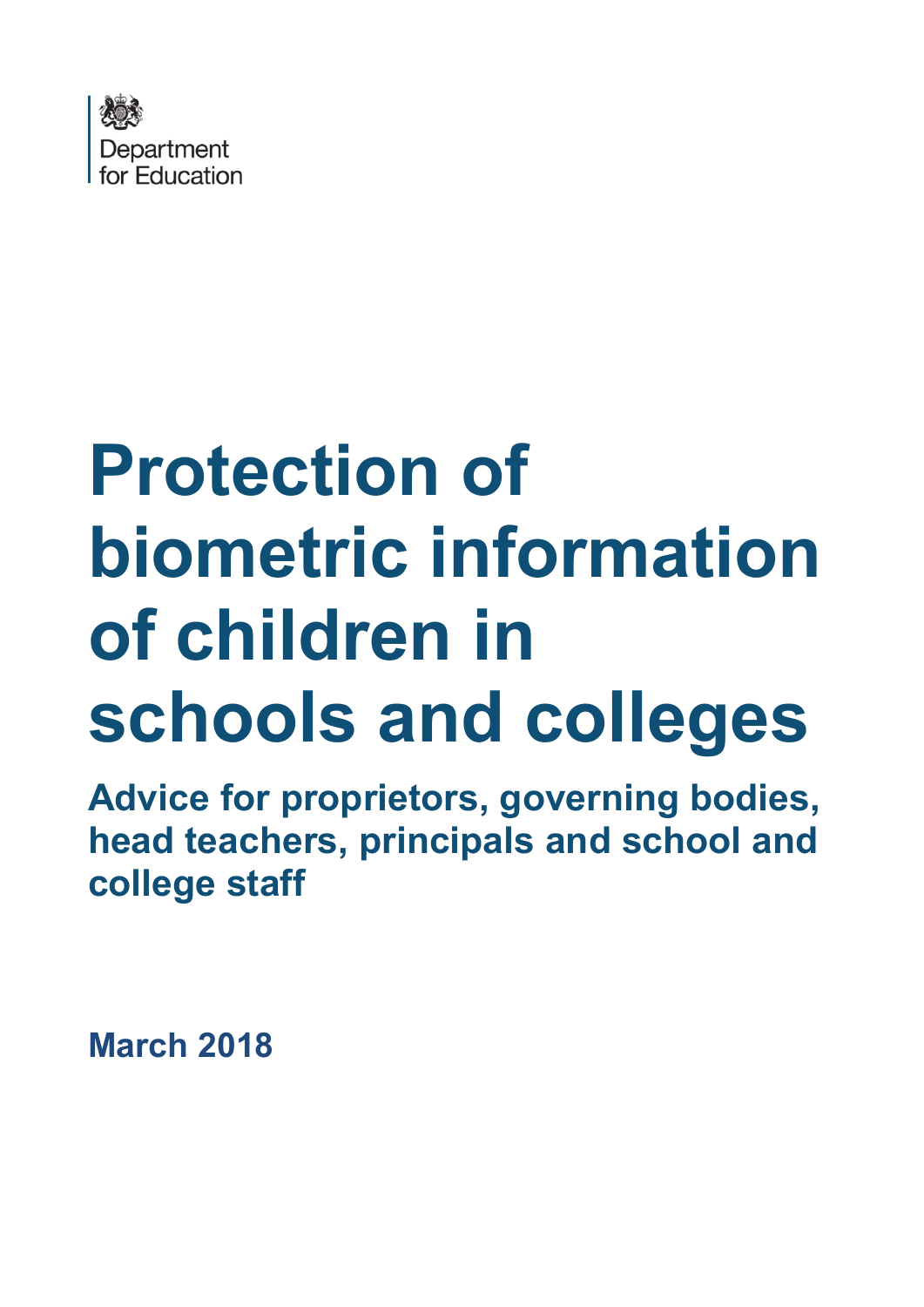# **Contents**

| About this advice<br>1 <sub>1</sub>                 | 3              |
|-----------------------------------------------------|----------------|
| Expiry/review date                                  | 3              |
| What legislation does this advice relate to?        | 3              |
| Who is this advice for?                             | 3              |
| <b>Key Points</b><br>2.                             | $\overline{4}$ |
| What is biometric data?                             | $\overline{4}$ |
| What is an automated biometric recognition system?  | 5              |
| What does processing data mean?                     | 5              |
| The Protection of Freedoms Act 2012<br>3.           | 6              |
| <b>Notification and Parental Consent</b>            | 6              |
| The pupil's right to refuse                         | $\overline{7}$ |
| Providing alternatives                              | 8              |
| The Data Protection Act 1998                        | 8              |
| <b>Associated Resources</b>                         | 9              |
| <b>Template Notification and Consent Form</b><br>4. | 10             |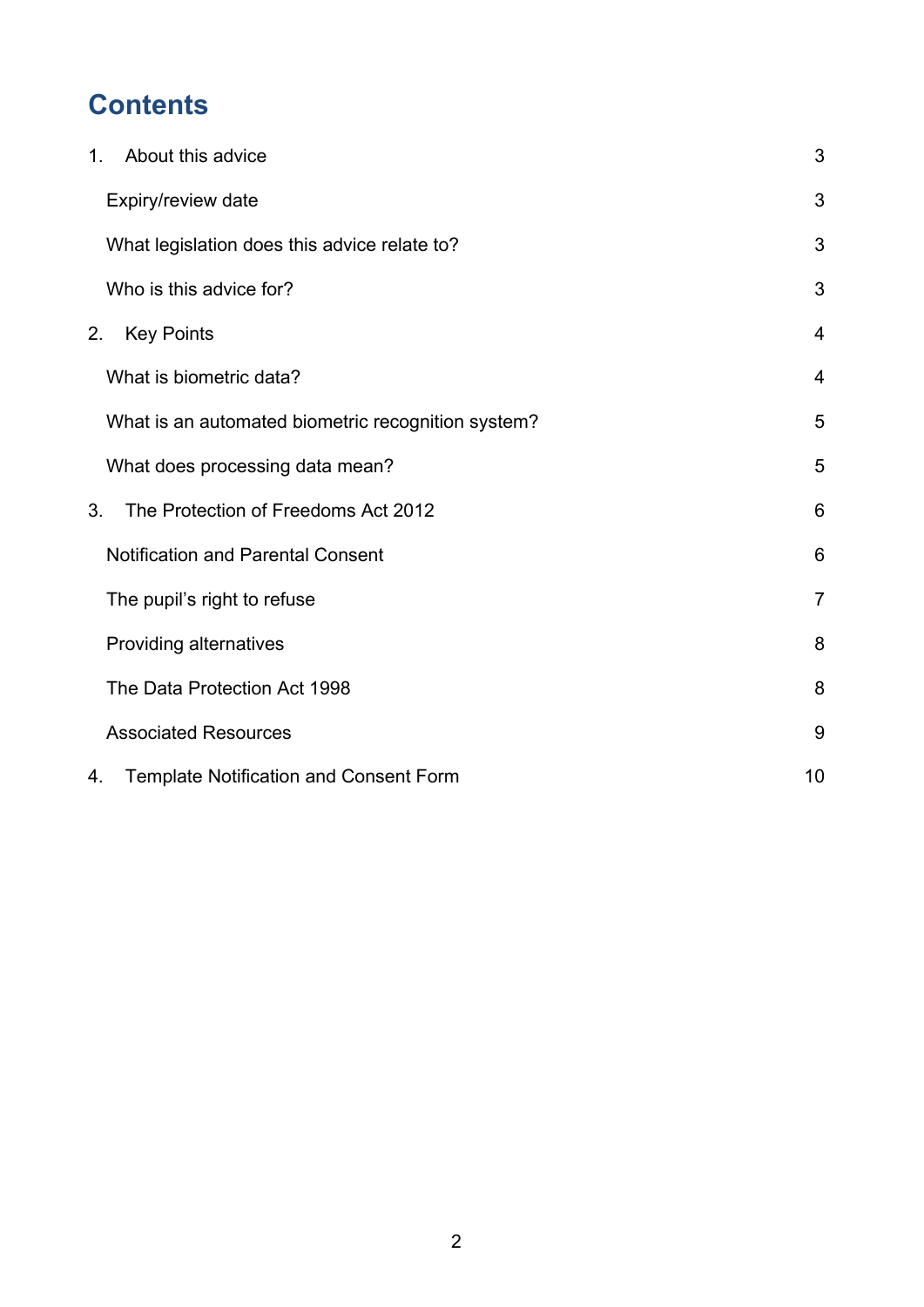# <span id="page-2-0"></span>**1. About this advice**

This is non-statutory advice from the Department for Education. It explains the legal duties schools and colleges have if they wish to use biometric information about pupils for the purposes of using automated biometric recognition systems.

**The duties on schools and colleges in the Protection of Freedoms Act 2012 set out in this advice came into effect from 1 September 2013.** 

**Schools and colleges using automated biometric recognition systems, or planning to install them, should make arrangements to notify parents and obtain the consent required under the duties set out in the body of this advice. There are no circumstances in which a school or college can lawfully process a pupil's biometric data without having notified each parent of a child and received the necessary consent.**

This advice replaces *"Protection of biometric information of children in schools"*, which was issued in December 2012.

## <span id="page-2-1"></span>**Expiry/review date**

This advice will be kept under review and updated as necessary.

## <span id="page-2-2"></span>**What legislation does this advice relate to?**

The Protection of Freedoms Act 2012 The Data Protection Act 1998

## <span id="page-2-3"></span>**Who is this advice for?**

This advice is aimed at proprietors, governing bodies, head teachers and principals at **all**  schools<sup>[1](#page-2-4)</sup>, sixth form colleges, 16-19 Academies, and further education institutions<sup>[2](#page-2-5)</sup>. However, it should be noted that in all settings it is only students who are under 18 who are still regarded as children and who are therefore subject to the provisions set out in the Protection of Freedoms Act 2012.

It will also be of use to school and college staff, parents and pupils.

<span id="page-2-4"></span> <sup>1</sup> This includes Academies, Free Schools, other types of independent schools, maintained schools and non-maintained special schools

<span id="page-2-5"></span><sup>&</sup>lt;sup>2</sup> It should be noted further education institutions in this context means (a) institutions conducted by further education corporations; (b) institutions designated under s28 Further and Higher Education Act 1992 ("FHEA"); and (c) sixth form colleges (see s26 and s28 Protection of Freedoms Act 2012 and s91(3) FHEA). Therefore, strictly speaking sixth form colleges are classified as further education institutions, but for clarity have been specified separately in the above paragraph.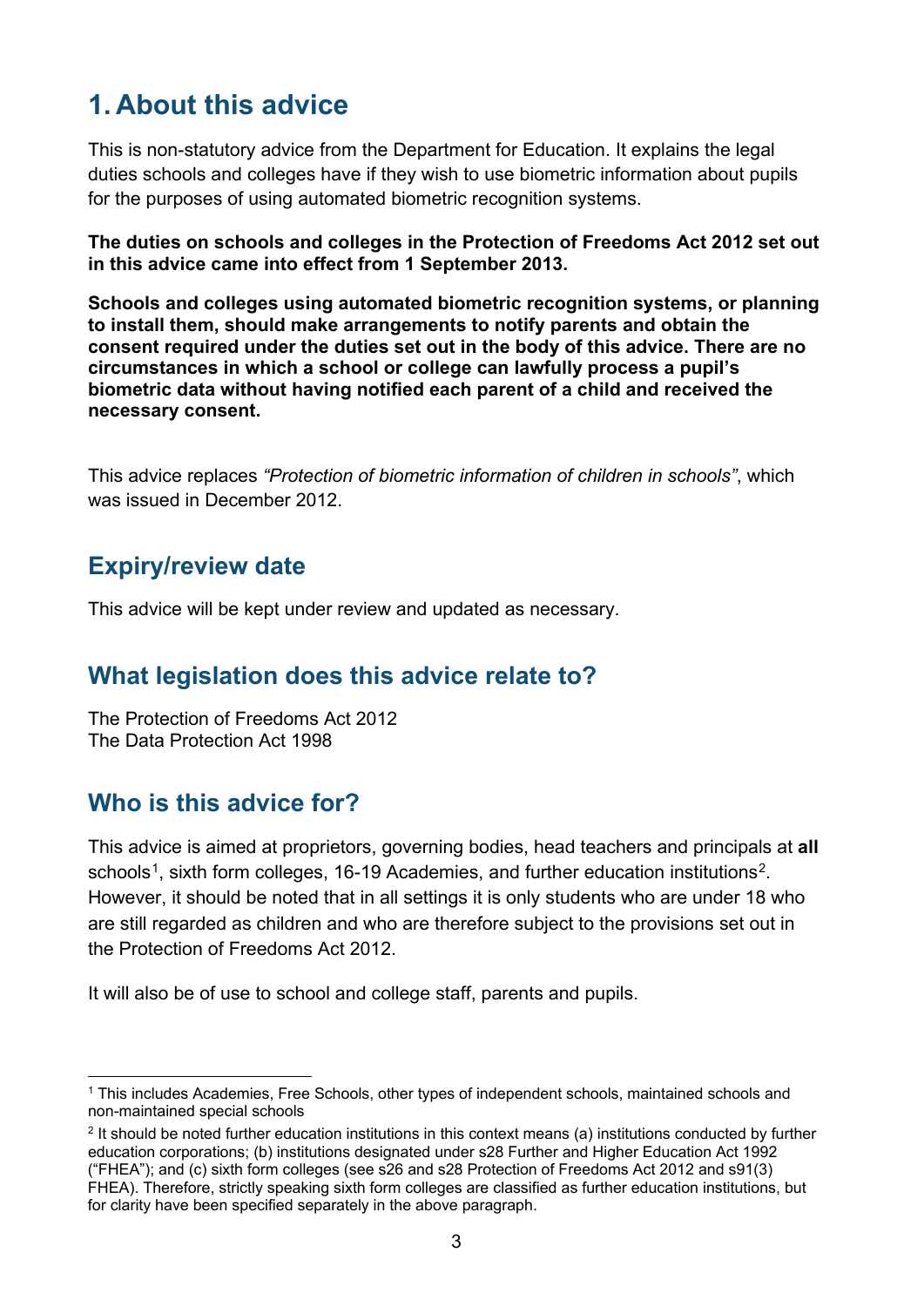# <span id="page-3-0"></span>**2. Key Points**

- Schools and colleges that use pupils' biometric data (see 1 below) must treat the data collected with appropriate care and must comply with the data protection principles as set out in the Data Protection Act 1998.
- Where the data is used as part of an automated biometric recognition system (see 2 below), schools and colleges must also comply with the additional requirements in sections 26 to 28 of the Protection of Freedoms Act 2012 (see relevant section below).
- Schools and colleges must ensure that each parent of a child is notified of the school's intention to use the child's biometric data (see 1 below) as part of an automated biometric recognition system.
- The written consent of at least one parent must be obtained before the data is taken from the child and used (i.e. 'processed' – see 3 below). This applies to all pupils in schools and colleges under the age of 18. In no circumstances can a child's biometric data be processed without written consent.
- Schools and colleges must not process the biometric data of a pupil (under 18 years of age) where:
	- a) the child (whether verbally or non-verbally) objects or refuses to participate in the processing of their biometric data;
	- b) no parent has consented in writing to the processing; or
	- c) a parent has objected in writing to such processing, even if another parent has given written consent.
- Schools and colleges must provide reasonable alternative means of accessing services for those pupils who will not be using an automated biometric recognition system.

## <span id="page-3-1"></span>**What is biometric data?**

1) Biometric data means personal information about an individual's physical or behavioural characteristics that can be used to identify that person; this can include their fingerprints, facial shape, retina and iris patterns, and hand measurements.

2) The Information Commissioner considers all biometric information to be personal data as defined by the Data Protection Act 1998; this means that it must be obtained, used and stored in accordance with that Act (see relevant paragraphs below).

 3) The Protection of Freedoms Act includes provisions which relate to the use of biometric data in schools and colleges when used as part of an automated biometric recognition system. These provisions are in addition to the requirements of the Data Protection Act 1998. (See relevant section below).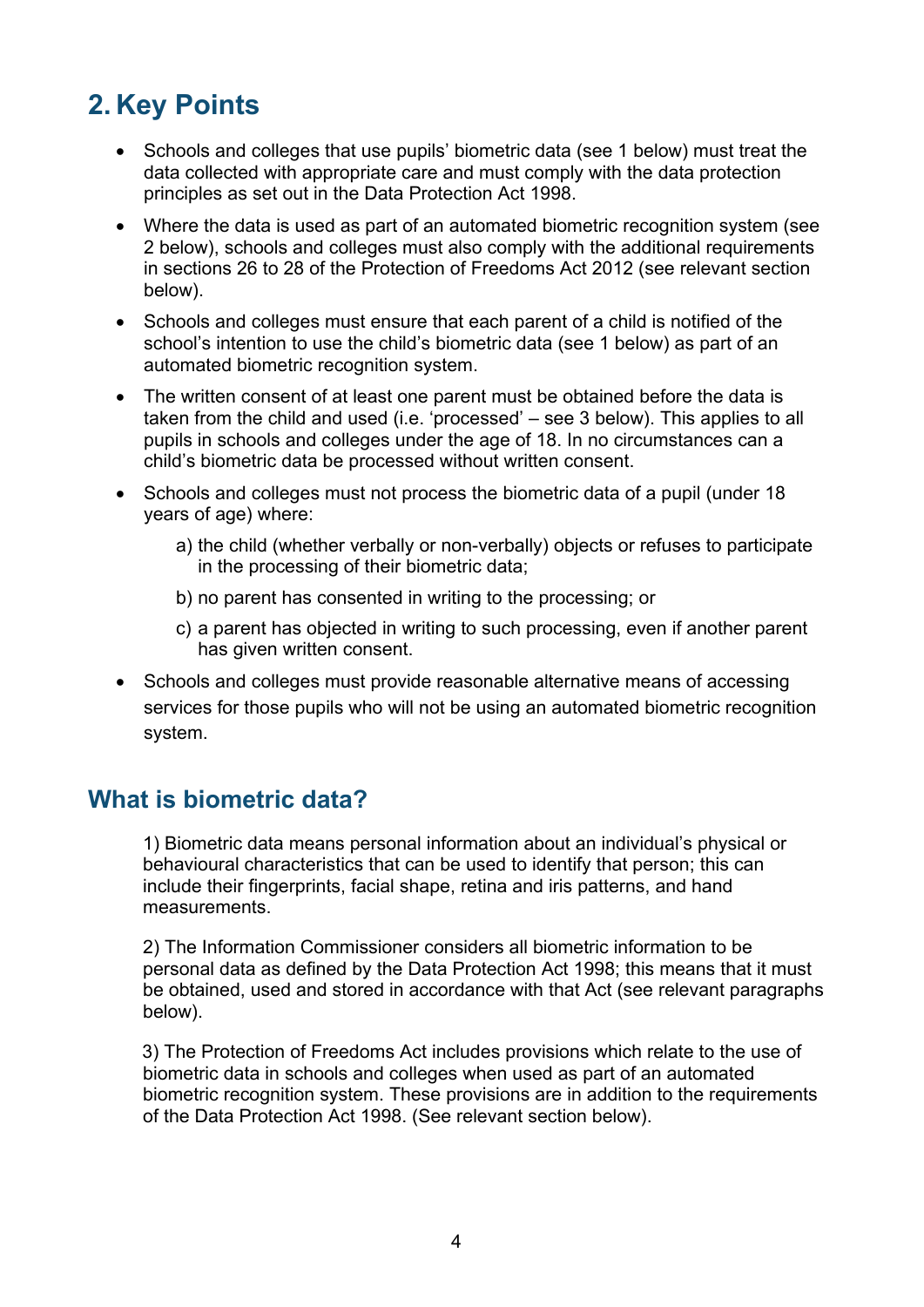## <span id="page-4-0"></span>**What is an automated biometric recognition system?**

1) An automated biometric recognition system uses technology which measures an individual's physical or behavioural characteristics<sup>[3](#page-4-2)</sup> by using equipment that operates 'automatically' (i.e. electronically). Information from the individual is automatically compared with biometric information stored in the system to see if there is a match in order to recognise or identify the individual.

2) Biometric recognition systems can use many kinds of physical or behavioural characteristics such as those listed in section 1 of the 'What is biometric data' section above.

#### <span id="page-4-1"></span>**What does processing data mean?**

*'Processing'* of biometric information includes obtaining, recording or holding the data or carrying out any operation or set of operations on the data including (but not limited to) disclosing it, deleting it, organising it or altering it<sup>[4](#page-4-3)</sup>. An automated biometric recognition system processes data when:

1)

- a. recording pupils' biometric data, for example, taking measurements from a fingerprint via a fingerprint scanner;
- b. storing pupils' biometric information on a database system; or
- c. using that data as part of an electronic process, for example, by comparing it with biometric information stored on a database in order to identify or recognise pupils.

2) More information on these topics is available via the **Associated Resources** section below.

<span id="page-4-2"></span><sup>&</sup>lt;sup>3</sup> Biometric systems usually store measurements taken from a person's physical/behavioural characteristics and not images of the characteristics themselves. For example, a fingerprint image is not stored on the system but measurements from the fingerprint are converted into a template and the template is stored. The templates are also biometric data.

<span id="page-4-3"></span><sup>4</sup> See section 1(1) of the Data Protection Act 1998.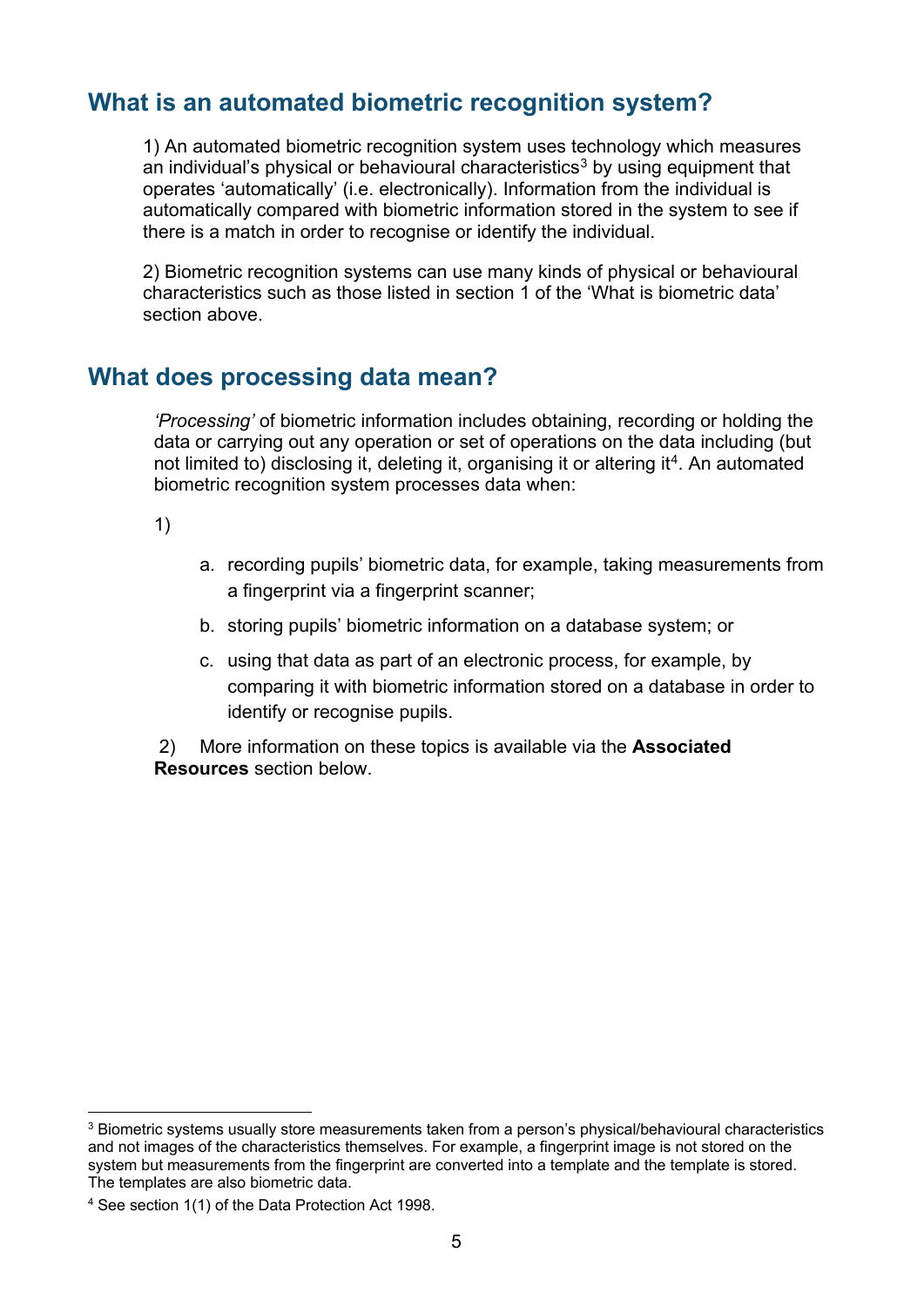# <span id="page-5-0"></span>**3. The Protection of Freedoms Act 2012**

## <span id="page-5-1"></span>**Notification and Parental Consent**

*What the law says:*

- 1) Schools and colleges must notify each parent<sup>[5](#page-5-2)</sup> of a pupil under the age of 18 if they wish to take and subsequently use the child's biometric data as part of an automated biometric recognition system.
- 2) As long as the child or a parent does not object, the written consent of only one parent will be required for a school or college to process the child's biometric information. A child does not have to object in writing but a parent's objection must be written.
- 3) Schools and colleges will not need to notify a particular parent or seek his or her consent if the school or college is satisfied that:
	- a. the parent cannot be found, for example, his or her whereabouts or identity is not known;
	- b. the parent lacks the mental capacity $6$  to object or to consent;
	- c. the welfare of the child requires that a particular parent is not contacted, for example where a child has been separated from an abusive parent who is not to be informed of the child's whereabouts; or
	- d. where it is otherwise not reasonably practicable for a particular parent to be notified or for his or her consent to be obtained.
- 4) Where neither of the parents of a child can be notified for one of the reasons set out above (which would mean consent cannot be obtained from either of them), section 27 of the Protection of Freedoms Act 2012 sets out who should, in such circumstances, be notified and who can give consent:

(a) if the child is being 'looked after' by a local authority<sup>[7](#page-5-4)</sup> or is accommodated or maintained by a voluntary organisation (i.e. a not-for-profit organisation), the local authority, or as the case may be, the voluntary organisation must be notified and their written consent obtained.

(b) if paragraph (a) above does not apply, then notification must be sent to all those caring for the child and written consent must be gained from at least one carer before the child's biometric data can be processed (subject to the child and none of the carers objecting in writing).

<span id="page-5-2"></span><sup>&</sup>lt;sup>5</sup> The parents of a child include not only the biological mother or father (or the adoptive parents) but any other individual with parental responsibility for the child. Part 1 of the Children Act 1989 sets out who has parental responsibility and what this means.

<span id="page-5-3"></span><sup>6</sup> Within the meaning of the Mental Capacity Act 2005.

<span id="page-5-4"></span> $<sup>7</sup>$  For example, the child is subject to a care order in favour of the local authority or the local authority</sup> provides accommodation for the child – see section 22 of the Children Act 1989 for the definition of 'looked after' child.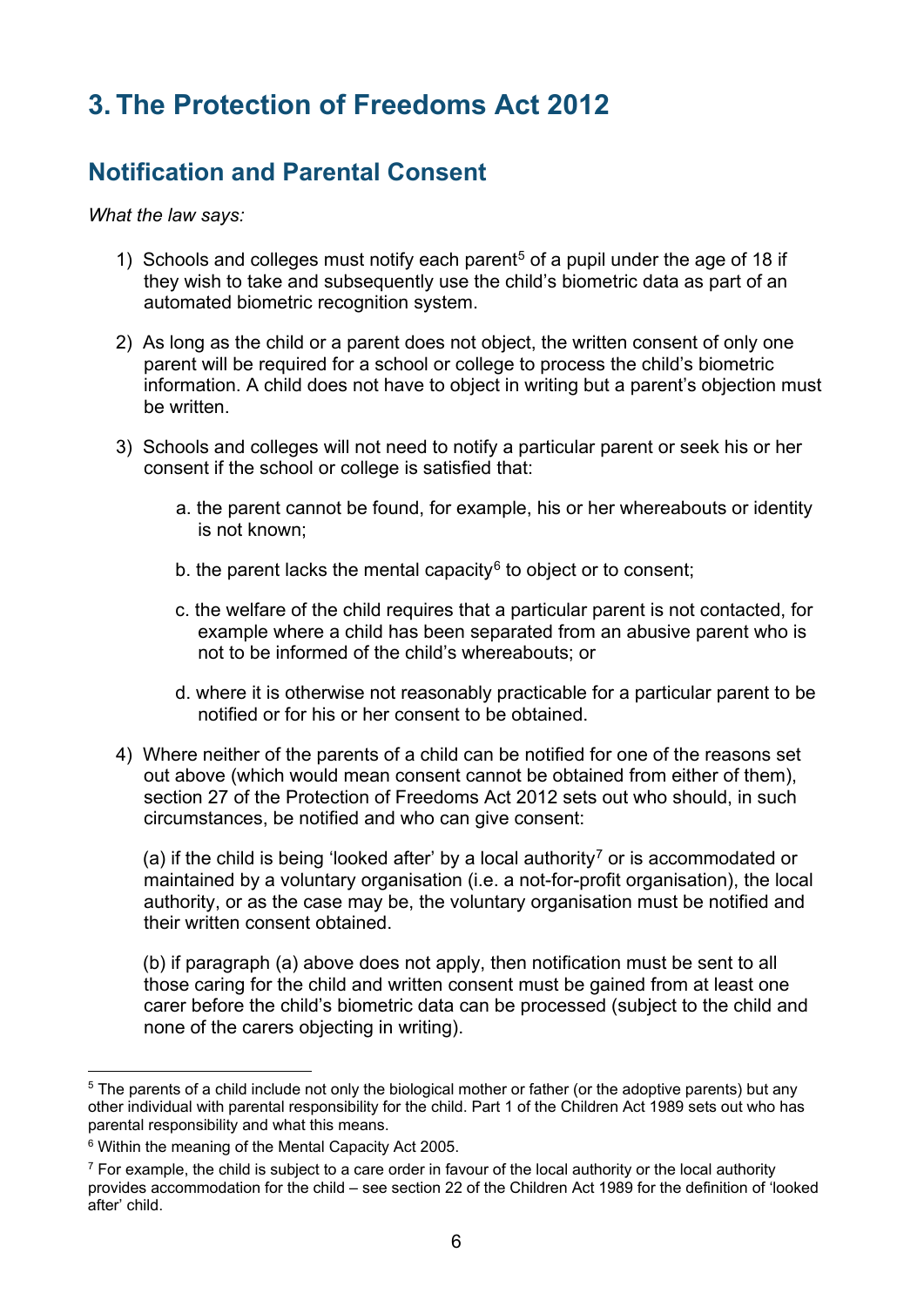- 5) There will never be any circumstances in which a school or college can lawfully process a child's biometric information (for the purposes of using an automated biometric recognition system) without one of the persons above having given written consent.
- 6) Under the Education (Pupil Registration) Regulations 2006, schools are required to keep an admissions register that includes the name and address of every person known to the school to be a parent of the child, including non-resident parents. Schools that wish to notify and seek consent to process a child's biometric information at any point after the enrolment of a child should have contact details for most parents in the admission register.
- 7) Schools should be alert to the fact that the admission register may, for some reason, not include the details of both parents. Where the name of only one parent is included in the admission register, schools should consider whether any reasonable steps can or should be taken to ascertain the details of the other parent. For example, the school might ask the parent who is included in the admission register or, where the school is aware of local authority or other agency involvement with the child and its family, may make enquiries with the local authority or other agency. Schools and colleges are not expected to engage the services of 'people tracer' or detective agencies but are expected to take reasonable steps to locate a parent before they are able to rely on the exemption in section 27(1)(a) of the Protection of Freedoms Act (i.e. notification of a parent not required if the parent cannot be found).
- 8) An option would be for schools and colleges to notify parents that they intend to take and use their child's biometric information as part of an automated biometric recognition system and seek written consent to do so at the same time as obtaining details of parents as part of the enrolment process. In other words, details of both parents would be requested by the school or college for both purposes (enrolment and notification of intention to process biometric information).
- 9) Notification sent to parents should include information about the processing of their child's biometric information that is sufficient to ensure that parents are fully informed about what is being proposed. This should include: details about the type of biometric information to be taken; how it will be used; the parents' and the pupil's right to refuse or withdraw their consent; and the school's duty to provide reasonable alternative arrangements for those pupils whose information cannot be processed. A suggested sample 'Notification and Consent' template is included at the end of this advice.

## <span id="page-6-0"></span>**The pupil's right to refuse**

*What the law says:*

1) If a pupil under 18 objects or refuses to participate (or to continue to participate) in activities that involve the processing of their biometric data, the school or college must ensure that the pupil's biometric data are not taken/used as part of a biometric recognition system. A pupil's objection or refusal overrides any parental consent to the processing.

*Also note:*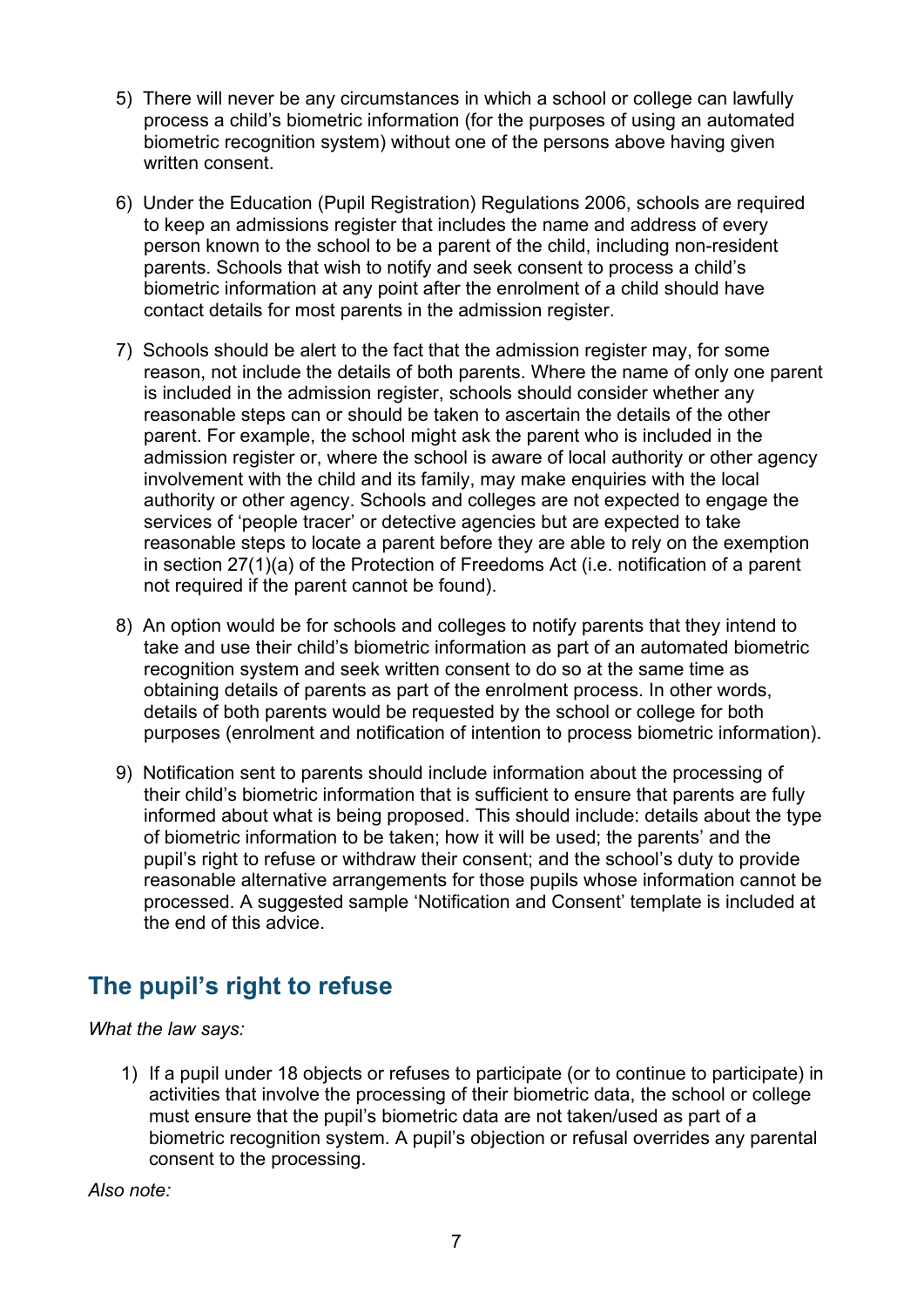- 2) Schools and colleges should take steps to ensure that pupils understand that they can object or refuse to allow their biometric data to be taken/used and that, if they do this, the school or college will have to provide them with an alternative method of accessing relevant services. The steps taken by schools and colleges to inform pupils should take account of their age and level of understanding. Parents should also be told of their child's right to object or refuse and be encouraged to discuss this with their child.
- 3) In addition to the required actions for notification and obtaining consent, schools and colleges may wish to include information in their privacy notices and explain how biometric data is to be processed and stored by the school. Further advice and suggested templates for [privacy notices](https://www.gov.uk/government/publications/data-protection-and-privacy-privacy-notices) is available for schools and colleges.

## <span id="page-7-0"></span>**Providing alternatives**

*What the law says:*

- 1) Reasonable alternative arrangements must be provided for pupils who do not use automated biometric recognition systems either because their parents have refused consent (or a parent has objected in writing) or due to the pupil's own refusal to participate in the collection of their biometric data.
- 2) The alternative arrangements should ensure that pupils do not suffer any disadvantage or difficulty in accessing services/premises etc. as a result of their not participating in an automated biometric recognition system. Likewise, such arrangements should not place any additional burden on parents whose children are not participating in such a system.

## <span id="page-7-1"></span>**The Data Protection Act 1998**

- 1) As *data controllers*, schools and colleges must process pupils' *personal data* (which includes biometric data), in accordance with the Data Protection Act 1998 (DPA). The provisions in the Protection of Freedoms Act 2012 are in addition to the requirements under the DPA with which schools and colleges must continue to comply.
- 2) The DPA has eight data protection principles with which all data controllers must comply.
- 3) When processing a pupil's personal data, including biometric data for the purposes of an automated biometric recognition system, schools and colleges must comply with these principles. This means, for example, that they are required to:
	- a. Store biometric data securely to prevent any unauthorised or unlawful use.
	- b. Not keep biometric data for longer than it is needed meaning that a school or college must destroy a child's biometric data if, for whatever reason, the child no longer uses the system including when he or she leaves the school or college or where a parent withdraws consent or the child objects.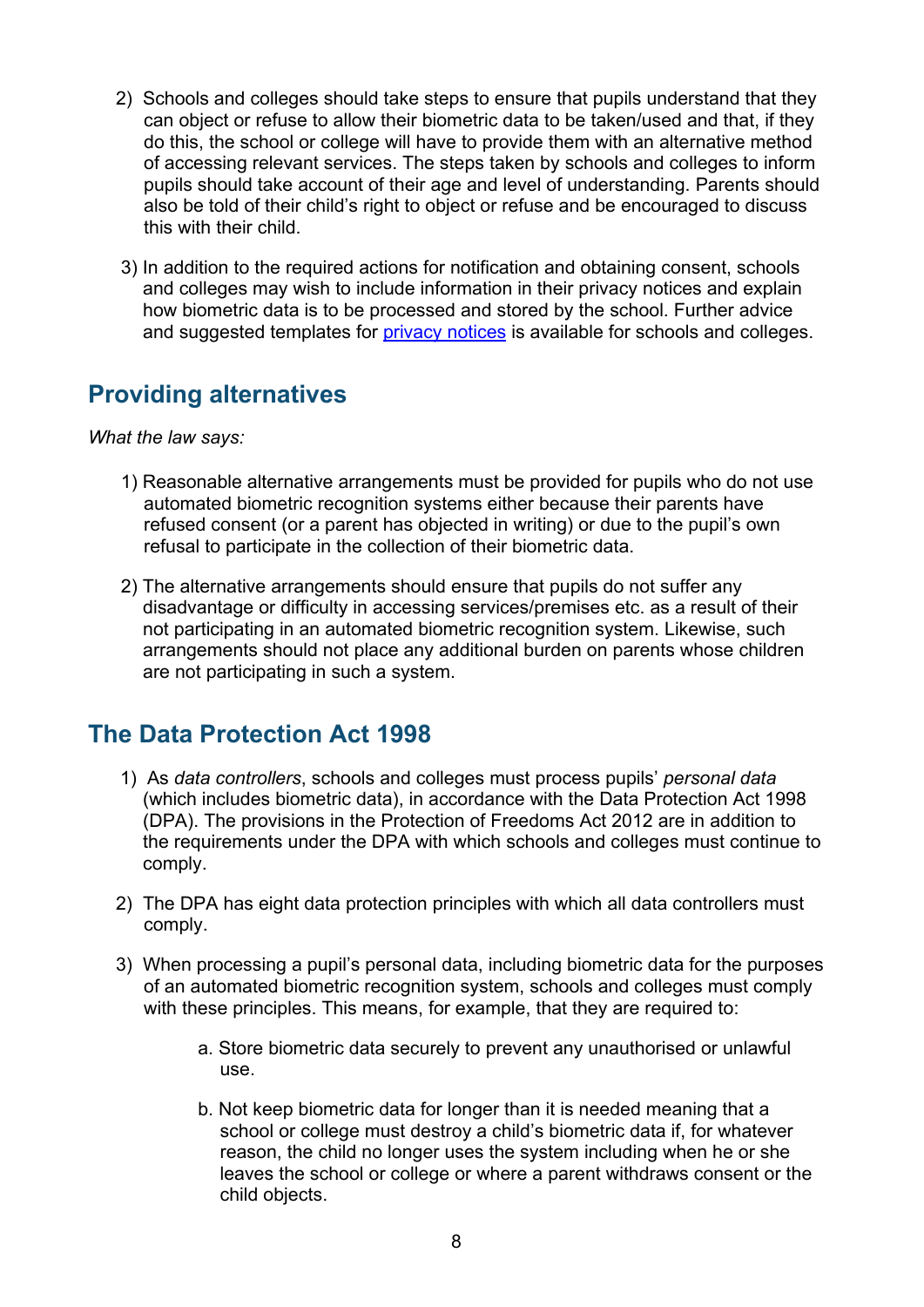c. Ensure that biometric data is used only for the purposes for which they are obtained and that such data are not unlawfully disclosed to third parties.

For further more information about the data protection principles and practical advice, see the **Associated Resources** section below.

4) New data protection legislation is due to come into force in the UK by 25th May 2018. This legislation will have an impact on how pupils' biometric data should be processed. We strongly recommend that schools and any persons with responsibility for processing pupils' biometric data seek independent legal advice to ensure that they comply with any changes to data protection law.

#### <span id="page-8-0"></span>**Associated Resources**

- DfE guidelines for schools on communicating with parents and obtaining consent: [https://www.gov.uk/government/publications/dealing-with-issues-relating-to](https://www.gov.uk/government/publications/dealing-with-issues-relating-to-parental-responsibility)[parental-responsibility.](https://www.gov.uk/government/publications/dealing-with-issues-relating-to-parental-responsibility)
- ICO guide to data protection: [http://www.ico.gov.uk/for\\_organisations/data\\_protection/the\\_guide.aspx.](https://ico.org.uk/for-organisations/guide-to-data-protection/)
- ICO guidance on data protection for education establishments: [http://www.ico.gov.uk/for\\_organisations/sector\\_guides/education.aspx.](https://ico.org.uk/for-organisations/education/)

British Standards Institute guide to biometrics: [Biometrics Website for news updates](http://shop.bsigroup.com/Browse-by-Subject/Biometrics/?t=r)  standards - [biometric systems -](http://shop.bsigroup.com/Browse-by-Subject/Biometrics/?t=r) BSI Shop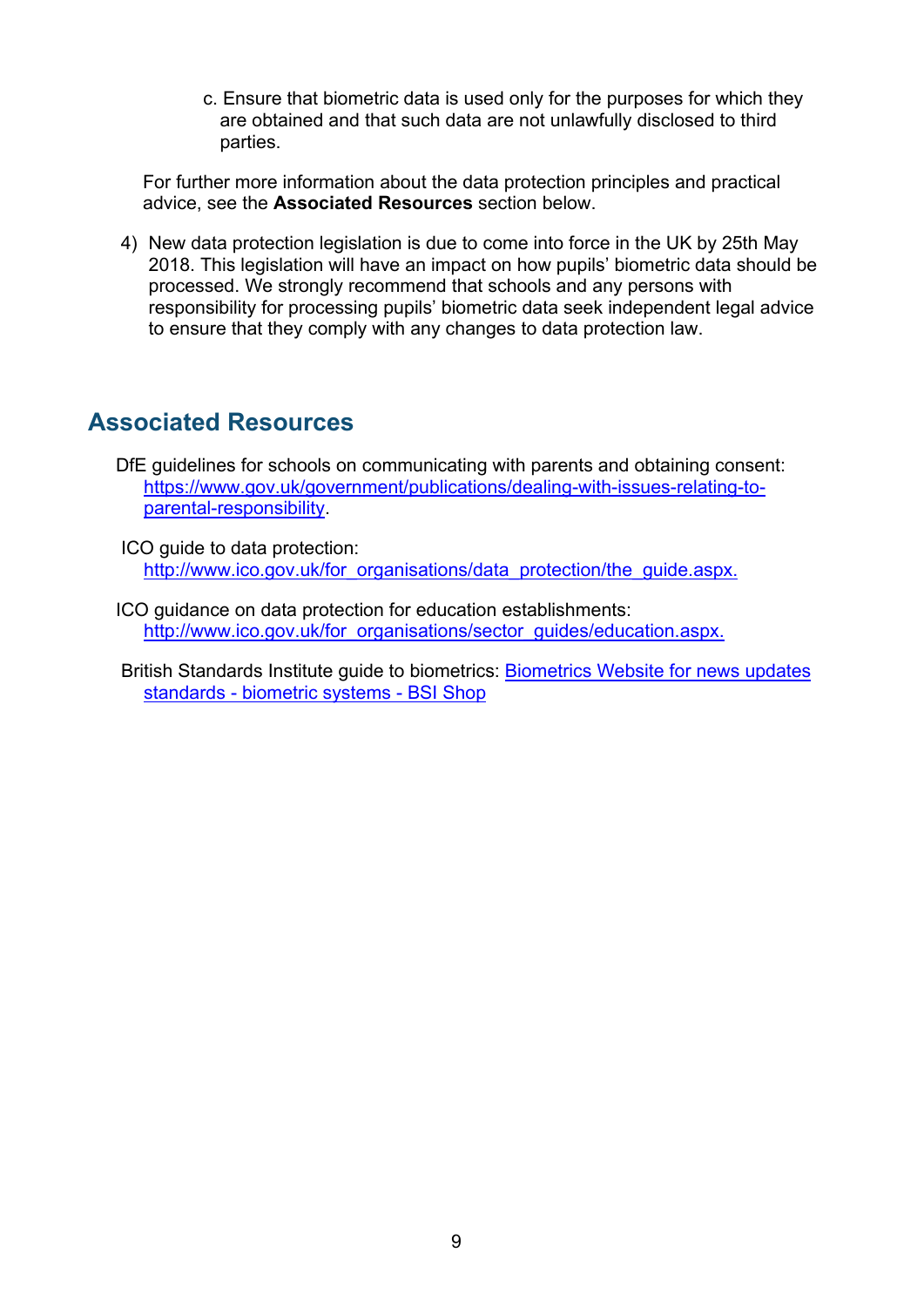# <span id="page-9-0"></span>**4. Template Notification and Consent Form**

The following is suggested text for a notification letter and consent form for schools and colleges to use to notify parents of their plans to collect and use biometric data. Schools and colleges may wish to adapt this text in light of their own particular systems but should ensure that parents are made aware of the school's and college's requirements as set out in sections 26-28 of the Protection of Freedoms Act 2012.

#### **NOTIFICATION OF INTENTION TO PROCESS PUPILS' BIOMETRIC INFORMATION**

#### **Dear [***name of parent/carer***]**

The school/college wishes to use information about your child as part of an automated (i.e. electronically-operated) recognition system. This is for the purposes of [*specify what purpose is – e.g. catering, library access*]. The information from your child that we wish to use is referred to as 'biometric information' (see next paragraph). Under the Protection of Freedoms Act 2012 (sections 26 to 28), we are required to notify each parent of a child and obtain the written consent of at least one parent before being able to use a child's biometric information for an automated system.

#### **Biometric information and how it will be used**

*Biometric information* is information about a person's physical or behavioural characteristics that can be used to identify them, for example, information from their [*fingerprint/iris/palm*]. The school/college would like to take and use information from your child's [*insert biometric to be used*] and use this information for the purpose of providing your child with [*specify what purpose is*].

The information will be used as part of an automated biometric recognition system. This system will take measurements of your child's [*insert biometric to be used*] and convert these measurements into a template to be stored on the system. An image of your child's [*insert biometric*] is not stored. The template (i.e. measurements taking from your child's [*insert biometric*]) is what will be used to permit your child to access services.

You should note that the law places specific requirements on schools and colleges when using personal information, such as biometric information, about pupils for the purposes of an automated biometric recognition system.

For example:

(a) the school/college cannot use the information for any purpose other than those for which it was originally obtained and made known to the parent(s) (i.e. as stated above):

(b) the school/college must ensure that the information is stored securely;

(c) the school/college must tell you what it intends to do with the information;

(d) unless the law allows it, the school/college cannot disclose personal information to another person/body – you should note that the only person/body that the school/college wishes to share the information with is [*insert any third party with which the information is to be shared e.g. X supplier of biometric systems*]. This is necessary in order to [*say why it needs to be disclosed to the third party*].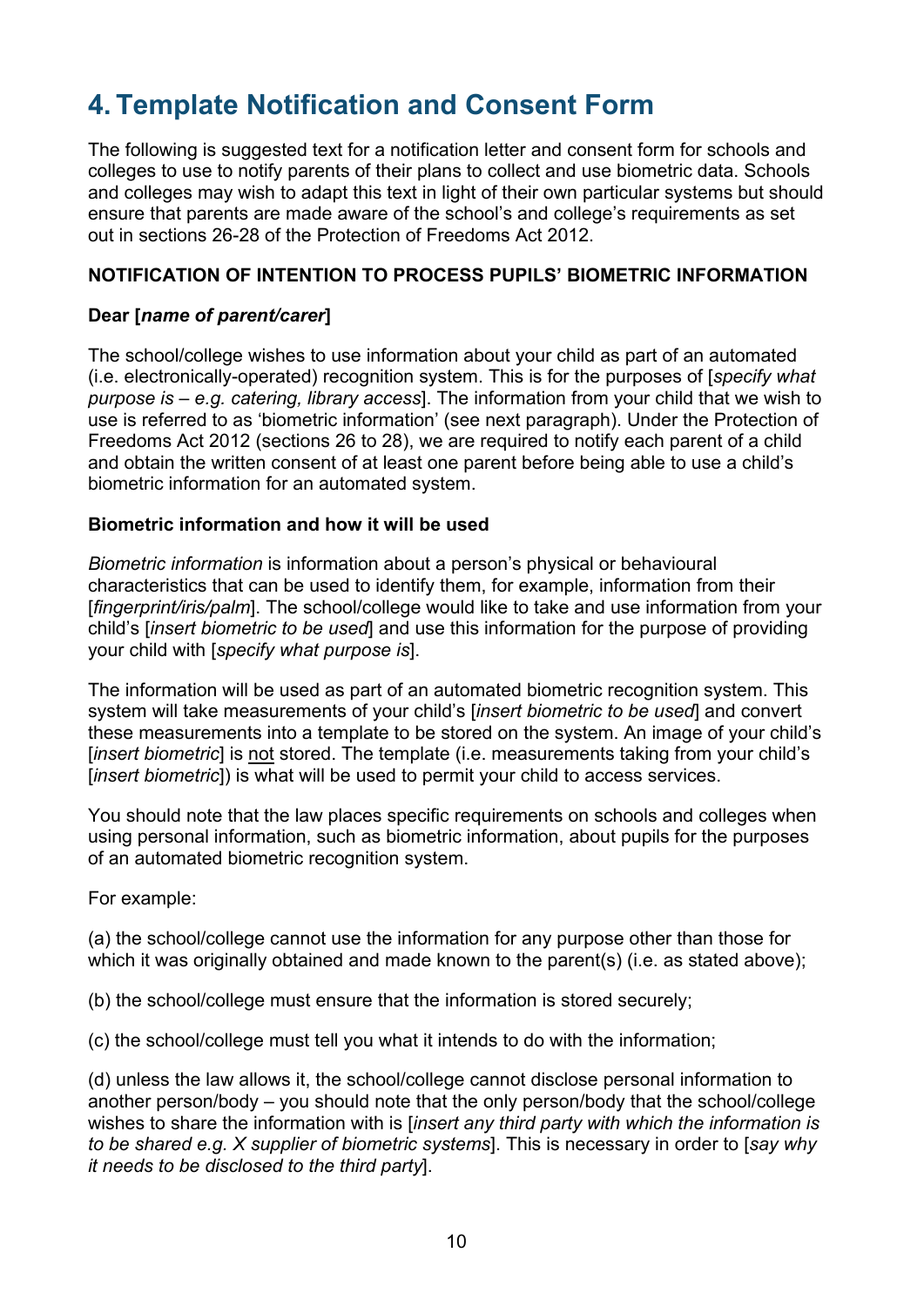#### **Providing your consent/objecting**

As stated above, in order to be able to use your child's biometric information, the written consent of at least one parent is required. However, consent given by one parent will be overridden if the other parent objects in writing to the use of their child's biometric information. Similarly, if your child objects to this, the school/college cannot collect or use his/her biometric information for inclusion on the automated recognition system.

You can also object to the proposed processing of your child's biometric information at a later stage or withdraw any consent you have previously given. This means that, if you give consent but later change your mind, you can withdraw this consent. Please note that any consent, withdrawal of consent or objection from a parent must be in writing.

Even if you have consented, your child can object or refuse at any time to their biometric information being taken/used. [*His/her*] objection does not need to be in writing. We would appreciate it if you could discuss this with your child and explain to them that they can object to this if they wish.

The school/college is also happy to answer any questions you or your child may have.

If you do not wish your child's biometric information to be processed by the school/college, or your child objects to such processing, the law says that we must provide reasonable alternative arrangements for children who are not going to use the automated system to [*insert relevant service e.g. access school library*].

If you give consent to the processing of your child's biometric information, please sign, date and return the enclosed consent form to the school/college.

Please note that when your child leaves the school/college, or if for some other reason he/she ceases to use the biometric system, his/her biometric data will be securely deleted.

#### **Further information and guidance**

This can be found via the following links:

Department for Education's *'Protection of Biometric Information of Children in Schools – Advice for proprietors, governing bodies, head teachers, principals and school staff'*: [http://www.education.gov.uk/schools/adminandfinance/schooladmin.](http://www.education.gov.uk/schools/adminandfinance/schooladmin)

ICO guide to data protection for organisations: [Guide to data protection | ICO](https://ico.org.uk/for-organisations/guide-to-data-protection/)

ICO guidance on data protection for education establishments: [Education | ICO.](https://ico.org.uk/for-organisations/education/)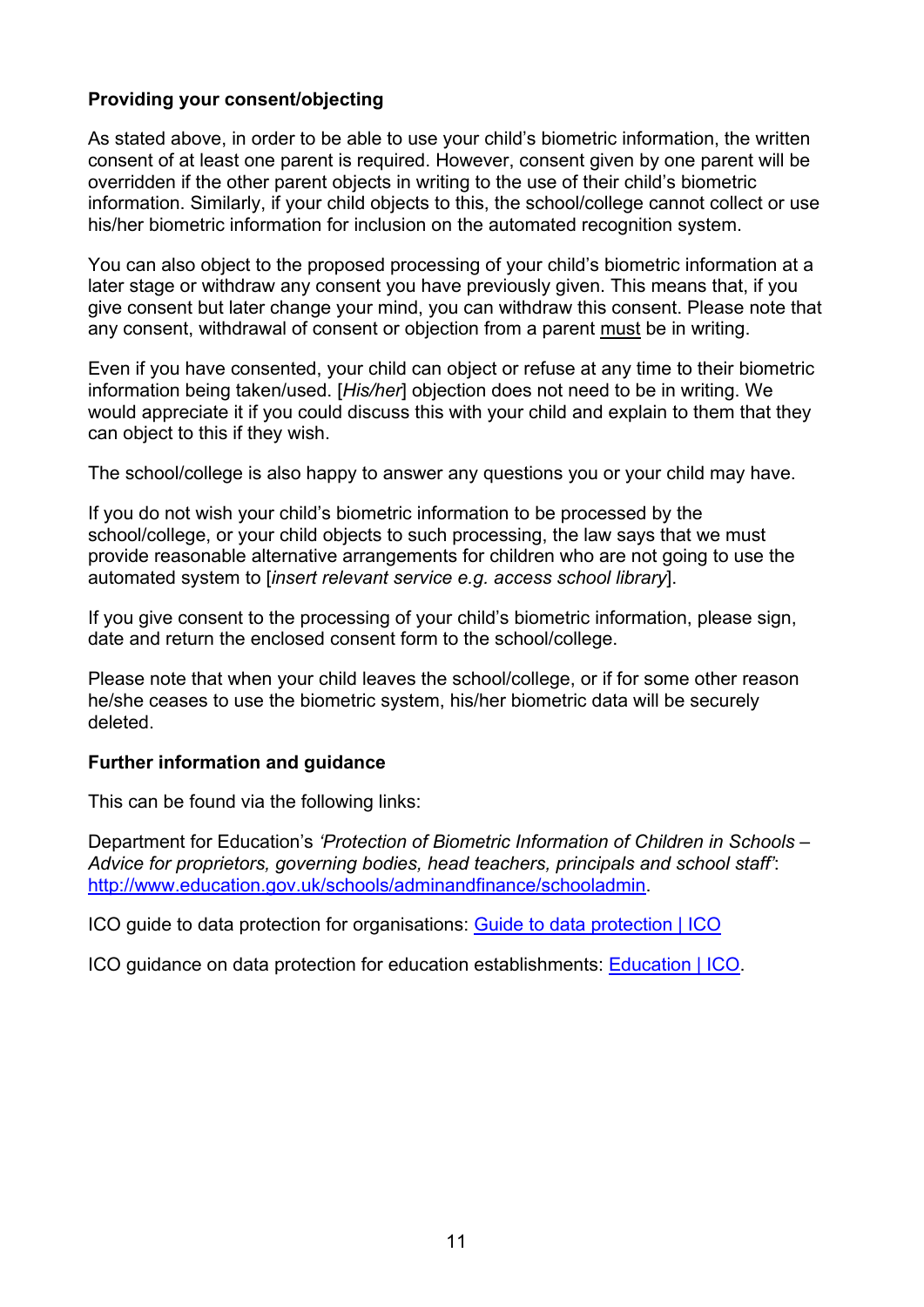#### **CONSENT FORM FOR THE USE OF BIOMETRIC INFORMATION IN SCHOOL/COLLEGE**

Please complete this form if you consent to the school/college taking [and using information from your child's [*insert biometric – e.g. fingerprint*] by [*name of school/college*] as part of an automated biometric recognition system. This biometric information will be used by [*name of school/college*] for the purpose of [*describe purpose(s) for which this data will be used, e.g. administration of school/college library/canteen*].

In signing this form, you are authorising the school/college to use your child's biometric information for this purpose until he/she either leaves the school/college or ceases to use the system. If you wish to withdraw your consent at any time, this must be done so in writing and sent to the school/college at the following address:

[*insert address*]

Once your child ceases to use the biometric recognition system, his/her biometric information will be securely deleted by the school/college.

---------------------------------------------------------------------------------------------------------------------

Having read guidance provided to me by [*name of school/college*], I give consent to information from the [*insert biometric – e.g. fingerprint*] of my child:

[insert *name of child*]

being taken and used by [*name of school/college*] for use as part of an automated biometric recognition system for [*describe purpose(s) for which this data will be used, e.g. administration of school/college library/canteen*].

I understand that I can withdraw this consent at any time in writing.

**Name of Parent:** …………………………………………………………………………..

**Signature:** ………………………………………………………………………

**Date:** ……………………

Please return this form to: [*insert suitable delivery point and name of school/college*].